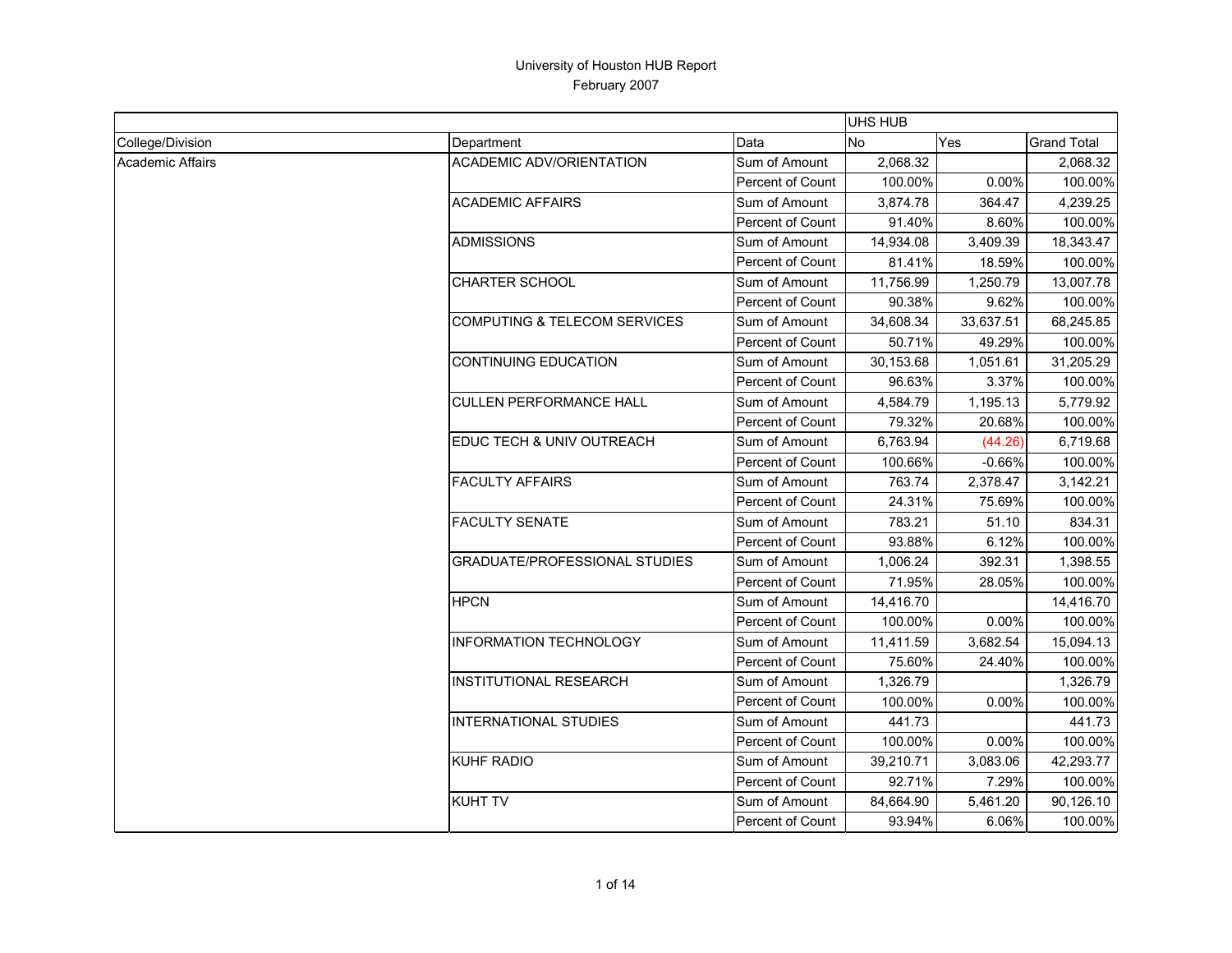|                                   |                                       |                  | UHS HUB      |            |                    |
|-----------------------------------|---------------------------------------|------------------|--------------|------------|--------------------|
| College/Division                  | Department                            | Data             | No           | Yes        | <b>Grand Total</b> |
| <b>Academic Affairs</b>           | <b>MANAGEMENT INFORMATION SYSTEMS</b> | Sum of Amount    | 119,389.04   | 8,448.98   | 127,838.02         |
|                                   |                                       | Percent of Count | 93.39%       | 6.61%      | 100.00%            |
|                                   | REGISTRATION AND ACADEMIC RECO        | Sum of Amount    | 12,176.84    | 526.51     | 12,703.35          |
|                                   |                                       | Percent of Count | 95.86%       | 4.14%      | 100.00%            |
|                                   | <b>SCHOLARS COMMUNITY</b>             | Sum of Amount    | 865.96       | 430.33     | 1,296.29           |
|                                   |                                       | Percent of Count | 66.80%       | 33.20%     | 100.00%            |
|                                   | SCHOLARSHIPS AND FINANCIAL AID        | Sum of Amount    | 9,313.30     | 568.94     | 9,882.24           |
|                                   |                                       | Percent of Count | 94.24%       | 5.76%      | 100.00%            |
|                                   | SECURITY AND DISASTER RECOVERY        | Sum of Amount    |              | 2,559.29   | 2,559.29           |
|                                   |                                       | Percent of Count | 0.00%        | 100.00%    | 100.00%            |
|                                   | TECHNOLOGY SUPPORT SERVICES           | Sum of Amount    | 1,705.43     | 10,254.35  | 11,959.78          |
|                                   |                                       | Percent of Count | 14.26%       | 85.74%     | 100.00%            |
|                                   | UH WELCOME CENTER                     | Sum of Amount    | 70.00        | 458.26     | 528.26             |
|                                   |                                       | Percent of Count | 13.25%       | 86.75%     | 100.00%            |
|                                   | UNDERGRADUATE STUDIES                 | Sum of Amount    | 767.76       | 199.32     | 967.08             |
|                                   |                                       | Percent of Count | 79.39%       | 20.61%     | 100.00%            |
| Academic Affairs Sum of Amount    |                                       |                  | 407,058.86   | 79,359.30  | 486,418.16         |
| Academic Affairs Percent of Count |                                       |                  | 83.68%       | 16.32%     | 100.00%            |
| Administration and Finance        | <b>ADMIN - FINANCIAL SVCS</b>         | Sum of Amount    | 7,549.79     |            | 7,549.79           |
|                                   |                                       | Percent of Count | 100.00%      | 0.00%      | 100.00%            |
|                                   | <b>ADMINISTRATION &amp; FINANCE</b>   | Sum of Amount    | 3,990.89     | 306.24     | 4,297.13           |
|                                   |                                       | Percent of Count | 92.87%       | 7.13%      | 100.00%            |
|                                   | <b>AUXILIARY SERVICES</b>             | Sum of Amount    | 18,500.00    |            | 18,500.00          |
|                                   |                                       | Percent of Count | 100.00%      | 0.00%      | 100.00%            |
|                                   | AVCIAVP-ADMINISTRATION                | Sum of Amount    | 8,156.08     | 1,031.31   | 9,187.39           |
|                                   |                                       | Percent of Count | 88.77%       | 11.23%     | 100.00%            |
|                                   | <b>BUDGET</b>                         | Sum of Amount    | 124.78       | 230.36     | 355.14             |
|                                   |                                       | Percent of Count | 35.14%       | 64.86%     | 100.00%            |
|                                   | <b>BUSINESS SERVICES</b>              | Sum of Amount    |              | 15,844.00  | 15,844.00          |
|                                   |                                       | Percent of Count | 0.00%        | 100.00%    | 100.00%            |
|                                   | <b>ENVIRONMENTAL HEALTH RISK MGMT</b> | Sum of Amount    | 2,749,373.86 | 0.00       | 2,749,373.86       |
|                                   |                                       | Percent of Count | 100.00%      | 0.00%      | 100.00%            |
|                                   | <b>FACILITIES &amp; PLANNING</b>      | Sum of Amount    | 831,019.53   | 343,563.50 | 1,174,583.03       |
|                                   |                                       | Percent of Count | 70.75%       | 29.25%     | 100.00%            |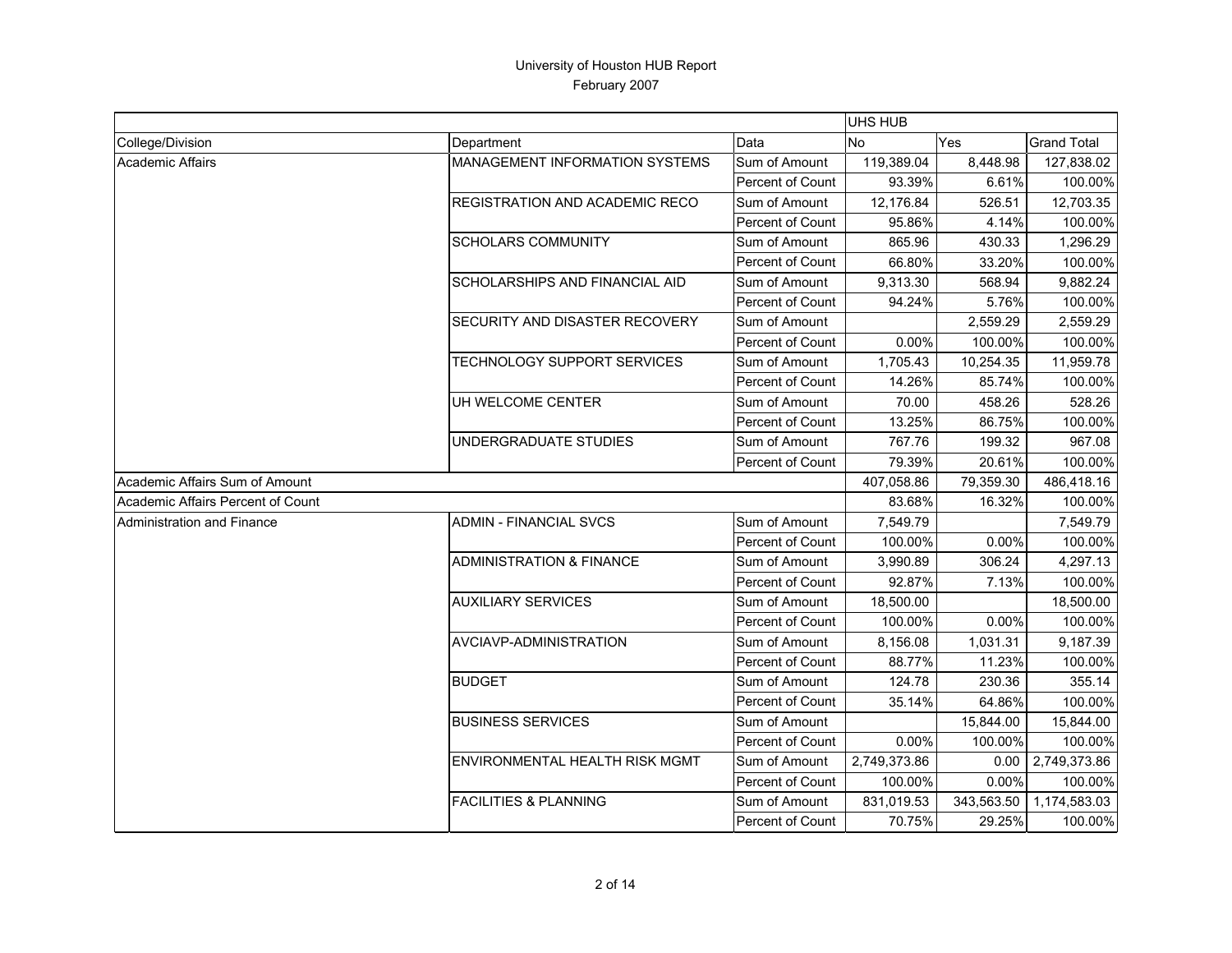|                            |                            |                         | <b>UHS HUB</b> |           |                    |
|----------------------------|----------------------------|-------------------------|----------------|-----------|--------------------|
| College/Division           | Department                 | Data                    | Yes<br>No      |           | <b>Grand Total</b> |
| Administration and Finance | <b>FINANCE</b>             | Sum of Amount           | 3,520.35       | 5,379.93  | 8,900.28           |
|                            |                            | Percent of Count        | 39.55%         | 60.45%    | 100.00%            |
|                            | <b>FINANCIAL REPORTING</b> | Sum of Amount           | 2,671.85       | 335.47    | 3,007.32           |
|                            |                            | Percent of Count        | 88.84%         | 11.16%    | 100.00%            |
|                            | <b>HUMAN RESOURCES</b>     | Sum of Amount           | 4,487.45       | 142.10    | 4,629.55           |
|                            |                            | Percent of Count        | 96.93%         | 3.07%     | 100.00%            |
|                            | <b>INST - PLANT</b>        | Sum of Amount           | 616,242.35     | 5,513.39  | 621,755.74         |
|                            |                            | Percent of Count        | 99.11%         | 0.89%     | 100.00%            |
|                            | ONE CARD PROGRAM           | Sum of Amount           | 7,644.83       | 593.15    | 8,237.98           |
|                            |                            | <b>Percent of Count</b> | 92.80%         | 7.20%     | 100.00%            |
|                            | PARKING & TRANSPORTATION   | Sum of Amount           | 89,023.02      | 393.13    | 89,416.15          |
|                            |                            | Percent of Count        | 99.56%         | 0.44%     | 100.00%            |
|                            | PHY PLANT-ADMINISTRATION   | Sum of Amount           | 54,927.13      | 14,945.85 | 69,872.98          |
|                            |                            | Percent of Count        | 78.61%         | 21.39%    | 100.00%            |
|                            | PHY PLANT-AUTOMOTIVE       | Sum of Amount           | 7,179.46       | 3,243.22  | 10,422.68          |
|                            |                            | Percent of Count        | 68.88%         | 31.12%    | 100.00%            |
|                            | PHY PLANT-BLDG MAINT       | Sum of Amount           | 14,634.36      | 6,187.26  | 20,821.62          |
|                            |                            | Percent of Count        | 70.28%         | 29.72%    | 100.00%            |
|                            | PHY PLANT-CUSTODIAL SVCS   | Sum of Amount           | 2,713.56       |           | 2,713.56           |
|                            |                            | Percent of Count        | 100.00%        | 0.00%     | 100.00%            |
|                            | PHY PLANT-GROUNDS MAINT    | Sum of Amount           | 3,565.17       | 1,465.71  | 5,030.88           |
|                            |                            | Percent of Count        | 70.87%         | 29.13%    | 100.00%            |
|                            | PHY PLANT-SOLID WASTE      | Sum of Amount           | 1,681.00       |           | 1,681.00           |
|                            |                            | Percent of Count        | 100.00%        | 0.00%     | 100.00%            |
|                            | PHY PLANT-UTILITIES        | Sum of Amount           | 26,412.85      | 9,278.36  | 35,691.21          |
|                            |                            | Percent of Count        | 74.00%         | 26.00%    | 100.00%            |
|                            | <b>POLICE</b>              | Sum of Amount           | 14,622.78      | 15,446.45 | 30,069.23          |
|                            |                            | Percent of Count        | 48.63%         | 51.37%    | 100.00%            |
|                            | POSTAL SERVICES            | Sum of Amount           | 5,208.77       | 100.00    | 5,308.77           |
|                            |                            | <b>Percent of Count</b> | 98.12%         | 1.88%     | 100.00%            |
|                            | <b>PRINTING</b>            | Sum of Amount           | 9,477.72       | 107.13    | 9,584.85           |
|                            |                            | Percent of Count        | 98.88%         | 1.12%     | 100.00%            |
|                            | PURCHASED UTILITIES        | Sum of Amount           | 2,988.32       |           | 2,988.32           |
|                            |                            | Percent of Count        | 100.00%        | 0.00%     | 100.00%            |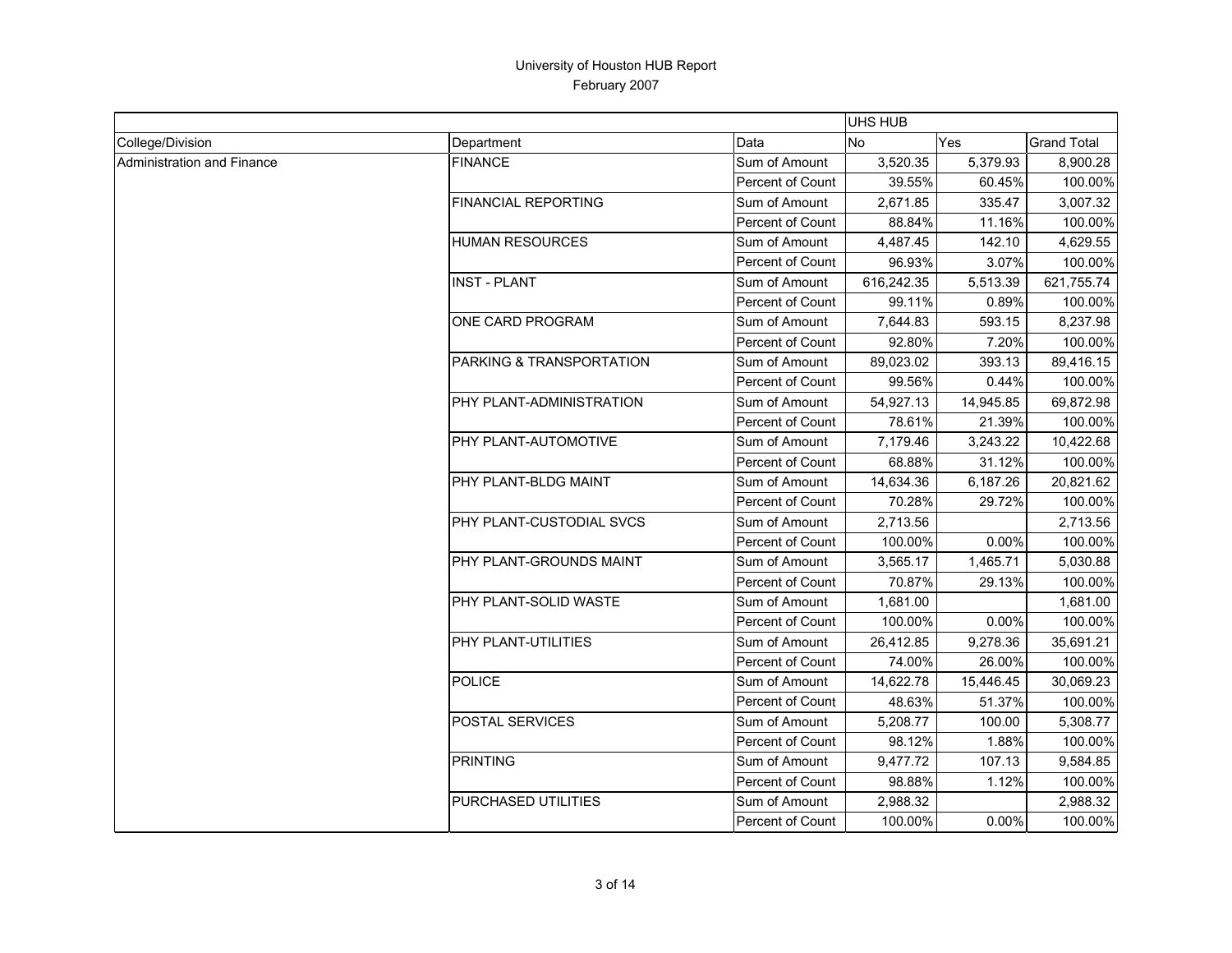|                                             |                                           |                  | UHS HUB      |            |                    |
|---------------------------------------------|-------------------------------------------|------------------|--------------|------------|--------------------|
| College/Division                            | Department                                | Data             | No           | Yes        | <b>Grand Total</b> |
| Administration and Finance                  | STUDENT FINANCIAL SERVICES                | Sum of Amount    | 11,691.34    | 1,210.44   | 12,901.78          |
|                                             |                                           | Percent of Count | 90.62%       | 9.38%      | 100.00%            |
| Administration and Finance Sum of Amount    |                                           |                  | 4,497,407.24 | 425.317.00 | 4,922,724.24       |
| Administration and Finance Percent of Count |                                           |                  | 91.36%       | 8.64%      | 100.00%            |
| Architecture                                | <b>DEAN, ARCHITECTURE</b>                 | Sum of Amount    | 6,191.30     | 1,080.92   | 7,272.22           |
|                                             |                                           | Percent of Count | 85.14%       | 14.86%     | 100.00%            |
| Architecture Sum of Amount                  |                                           |                  | 6,191.30     | 1,080.92   | 7,272.22           |
| Architecture Percent of Count               |                                           |                  | 85.14%       | 14.86%     | 100.00%            |
| <b>Athletics</b>                            | <b>INTERCOLLEGIATE ATHLETICS</b>          | Sum of Amount    | 470,939.05   | 108,060.46 | 578,999.51         |
|                                             |                                           | Percent of Count | 81.34%       | 18.66%     | 100.00%            |
| Athletics Sum of Amount                     |                                           |                  | 470,939.05   | 108,060.46 | 578,999.51         |
| <b>Athletics Percent of Count</b>           |                                           |                  | 81.34%       | 18.66%     | 100.00%            |
| <b>Business Administration</b>              | ACCOUNTANCY AND TAXATION                  | Sum of Amount    | 5,082.17     | 5,314.96   | 10,397.13          |
|                                             |                                           | Percent of Count | 48.88%       | 51.12%     | 100.00%            |
|                                             | <b>BAUER CAREER SERVICES CTR</b>          | Sum of Amount    | 17,068.37    | 3,840.70   | 20,909.07          |
|                                             |                                           | Percent of Count | 81.63%       | 18.37%     | 100.00%            |
|                                             | <b>CTR FOR ENTREPRENEURSHIP &amp; INN</b> | Sum of Amount    | 3,254.88     | 1,435.55   | 4,690.43           |
|                                             |                                           | Percent of Count | 69.39%       | 30.61%     | 100.00%            |
|                                             | CTR FOR EXECUTIVE DEVELOPMENT             | Sum of Amount    | 15.54        |            | 15.54              |
|                                             |                                           | Percent of Count | 100.00%      | 0.00%      | 100.00%            |
|                                             | DEAN, BUSINESS ADMINISTRATION             | Sum of Amount    | 45,485.38    | 5,789.80   | 51,275.18          |
|                                             |                                           | Percent of Count | 88.71%       | 11.29%     | 100.00%            |
|                                             | DECISION AND INFORMATION SCIEN            | Sum of Amount    | 3,233.48     |            | 3,233.48           |
|                                             |                                           | Percent of Count | 100.00%      | 0.00%      | 100.00%            |
|                                             | <b>EXECUTIVE DEGREE PROGRAMS</b>          | Sum of Amount    | 43,989.28    | 226.83     | 44,216.11          |
|                                             |                                           | Percent of Count | 99.49%       | 0.51%      | 100.00%            |
|                                             | <b>FINANCE</b>                            | Sum of Amount    | 853.81       | 3,644.81   | 4,498.62           |
|                                             |                                           | Percent of Count | 18.98%       | 81.02%     | 100.00%            |
|                                             | <b>GLOBAL ENERGY MGMT INST</b>            | Sum of Amount    | 16,210.96    | 54.88      | 16,265.84          |
|                                             |                                           | Percent of Count | 99.66%       | 0.34%      | 100.00%            |
|                                             | <b>INFORMATION SYSTEMS RESEARCH C</b>     | Sum of Amount    | 1,680.00     |            | 1,680.00           |
|                                             |                                           | Percent of Count | 100.00%      | 0.00%      | 100.00%            |
|                                             | <b>MANAGEMENT</b>                         | Sum of Amount    | 749.54       | 383.58     | 1,133.12           |
|                                             |                                           | Percent of Count | 66.15%       | 33.85%     | 100.00%            |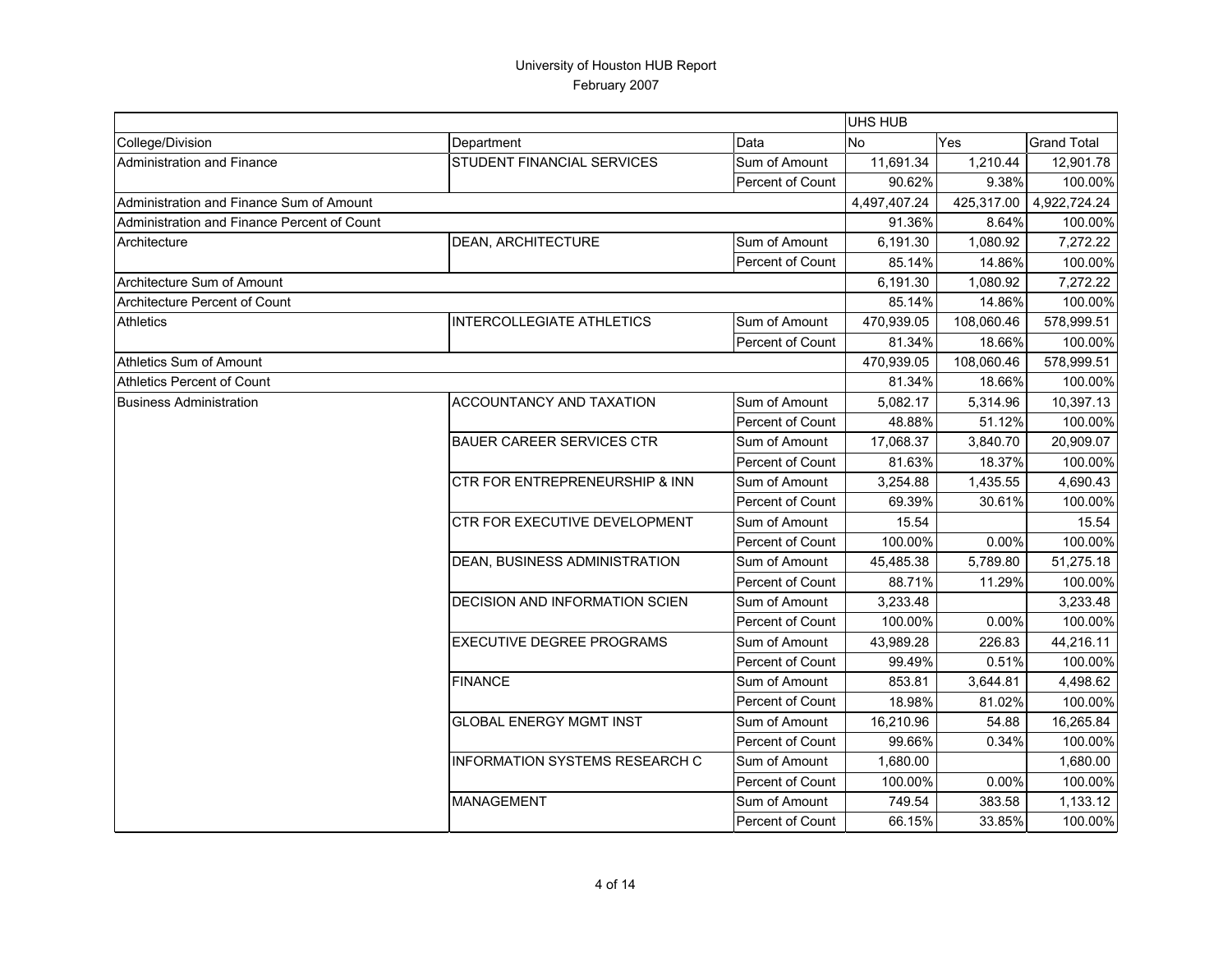|                                                 |                                           |                         | <b>UHS HUB</b> |           |                    |
|-------------------------------------------------|-------------------------------------------|-------------------------|----------------|-----------|--------------------|
| College/Division                                | Department                                | Data                    | No             | Yes       | <b>Grand Total</b> |
| <b>Business Administration</b>                  | <b>MARKETING</b>                          | Sum of Amount           | 1,451.47       | 2,821.21  | 4,272.68           |
|                                                 |                                           | <b>Percent of Count</b> | 33.97%         | 66.03%    | 100.00%            |
|                                                 | <b>MBA STUDENT SERVICES CENTER</b>        | Sum of Amount           | 3,590.66       | 436.71    | 4,027.37           |
|                                                 |                                           | Percent of Count        | 89.16%         | 10.84%    | 100.00%            |
|                                                 | RESEARCH AND INSTR COMPUTING S            | Sum of Amount           | 983.11         | 1,636.65  | 2,619.76           |
|                                                 |                                           | Percent of Count        | 37.53%         | 62.47%    | 100.00%            |
|                                                 | <b>SALES EXCELLENCE INSTITUTE</b>         | Sum of Amount           | 5,119.76       | 2,494.46  | 7,614.22           |
|                                                 |                                           | Percent of Count        | 67.24%         | 32.76%    | 100.00%            |
|                                                 | SMALL BUSINESS DEV CENTER                 | Sum of Amount           | 13,569.07      | 1,685.29  | 15,254.36          |
|                                                 |                                           | Percent of Count        | 88.95%         | 11.05%    | 100.00%            |
|                                                 | UNDERGRAD BUSINESS PROG                   | Sum of Amount           | 2,050.20       | 1,647.99  | 3,698.19           |
|                                                 |                                           | Percent of Count        | 55.44%         | 44.56%    | 100.00%            |
| <b>Business Administration Sum of Amount</b>    |                                           |                         | 164,387.68     | 31,413.42 | 195,801.10         |
| <b>Business Administration Percent of Count</b> |                                           |                         | 83.96%         | 16.04%    | 100.00%            |
| Education                                       | CENTER FOR INFO TECH IN EDUCATION         | Sum of Amount           | 15,091.05      | 13,689.74 | 28,780.79          |
|                                                 |                                           | Percent of Count        | 52.43%         | 47.57%    | 100.00%            |
|                                                 | <b>CONSISTENCY MGMT &amp; COOP DISCIP</b> | Sum of Amount           | 25,024.83      | 16,284.59 | 41,309.42          |
|                                                 |                                           | <b>Percent of Count</b> | 60.58%         | 39.42%    | 100.00%            |
|                                                 | <b>CURRICULUM AND INSTRUCTION</b>         | Sum of Amount           | 4,375.83       | 1,443.38  | 5,819.21           |
|                                                 |                                           | <b>Percent of Count</b> | 75.20%         | 24.80%    | 100.00%            |
|                                                 | <b>DEAN, EDUCATION</b>                    | Sum of Amount           | 13,060.12      | 3,742.20  | 16,802.32          |
|                                                 |                                           | <b>Percent of Count</b> | 77.73%         | 22.27%    | 100.00%            |
|                                                 | EDU. LEADERSHIP & CULTURAL STU            | Sum of Amount           | 582.43         | 601.25    | 1,183.68           |
|                                                 |                                           | Percent of Count        | 49.21%         | 50.79%    | 100.00%            |
|                                                 | EDUCATIONAL PSYCHOLOGY                    | Sum of Amount           | 4,762.29       |           | 4,762.29           |
|                                                 |                                           | <b>Percent of Count</b> | 100.00%        | 0.00%     | 100.00%            |
|                                                 | <b>HEALTH AND HUMAN PERFORMANCE</b>       | Sum of Amount           | 39,196.07      | 821.89    | 40,017.96          |
|                                                 |                                           | Percent of Count        | 97.95%         | 2.05%     | 100.00%            |
|                                                 | HUMAN DEVELOPMENT LAB                     | Sum of Amount           | 868.65         |           | 868.65             |
|                                                 |                                           | Percent of Count        | 100.00%        | 0.00%     | 100.00%            |
|                                                 | <b>INSTITUTE FOR URBAN EDUCATION</b>      | Sum of Amount           | 2,955.98       | 1,972.64  | 4,928.62           |
|                                                 |                                           | Percent of Count        | 59.98%         | 40.02%    | 100.00%            |
|                                                 | TEACHER EDUCATION AND CERTIFIC            | Sum of Amount           | 3,058.89       | 440.08    | 3,498.97           |
|                                                 |                                           | Percent of Count        | 87.42%         | 12.58%    | 100.00%            |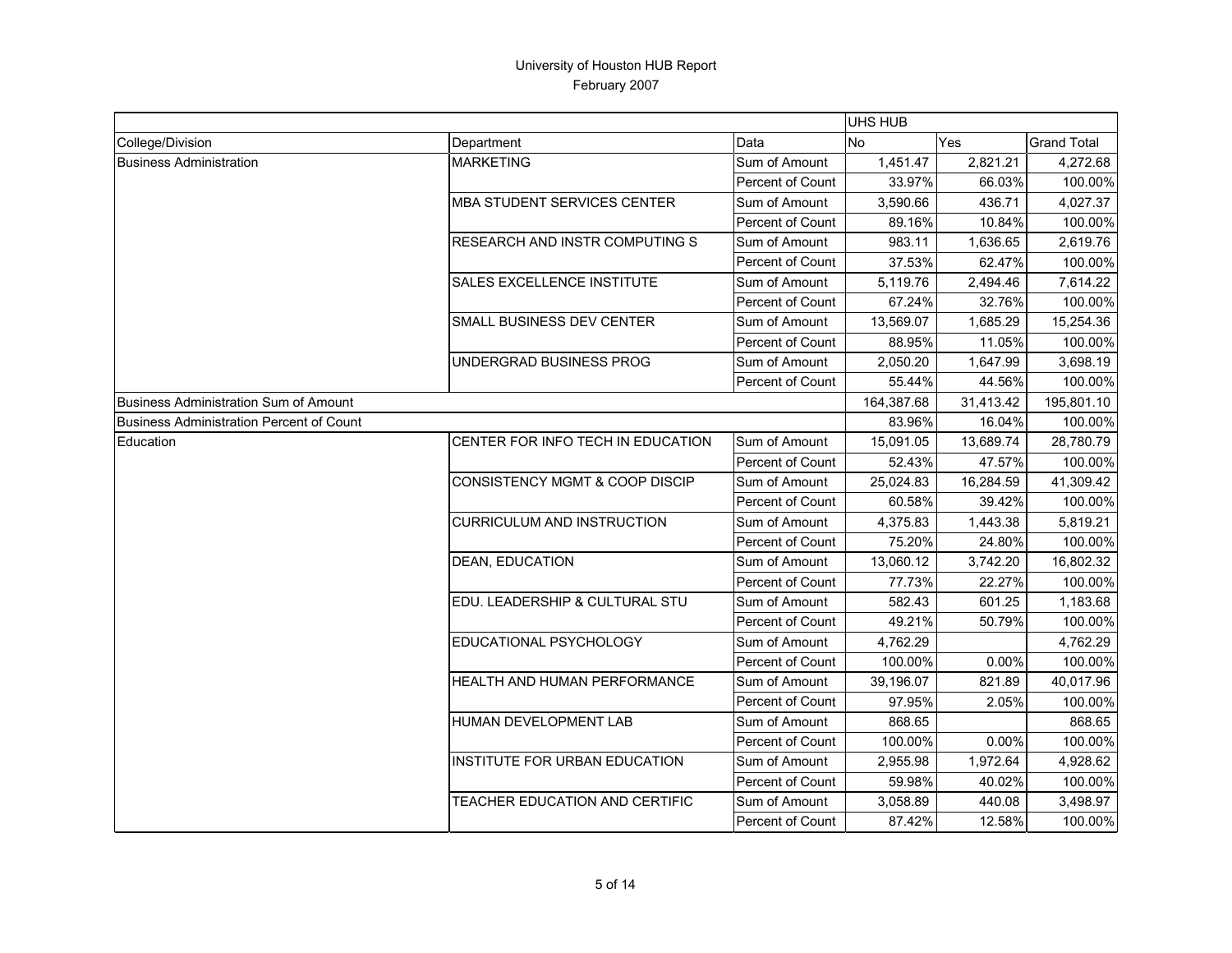|                                     |                                       |                         | <b>UHS HUB</b> |           |                    |
|-------------------------------------|---------------------------------------|-------------------------|----------------|-----------|--------------------|
| College/Division                    | Department                            | Data                    | No             | Yes       | <b>Grand Total</b> |
| <b>Education Sum of Amount</b>      |                                       |                         | 108,976.14     | 38,995.77 | 147,971.91         |
| <b>Education Percent of Count</b>   |                                       |                         | 73.65%         | 26.35%    | 100.00%            |
| Engineering                         | <b>CHEMICAL ENGINEERING</b>           | Sum of Amount           | 32,086.14      | 9,440.38  | 41,526.52          |
|                                     |                                       | Percent of Count        | 77.27%         | 22.73%    | 100.00%            |
|                                     | <b>CIVIL ENGINEERING</b>              | Sum of Amount           | 9,458.07       | 3,273.25  | 12,731.32          |
|                                     |                                       | Percent of Count        | 74.29%         | 25.71%    | 100.00%            |
|                                     | <b>COMPOSITE ENGR APPLICATIONS CT</b> | Sum of Amount           | 1,654.53       |           | 1,654.53           |
|                                     |                                       | Percent of Count        | 100.00%        | 0.00%     | 100.00%            |
|                                     | <b>COOPERATIVE ENGINEERING</b>        | Sum of Amount           |                | 27.88     | 27.88              |
|                                     |                                       | Percent of Count        | 0.00%          | 100.00%   | 100.00%            |
|                                     | CTR FOR INNOVATIVE GROUTING           | Sum of Amount           | 509.76         | 116.80    | 626.56             |
|                                     |                                       | Percent of Count        | 81.36%         | 18.64%    | 100.00%            |
|                                     | <b>DEAN, ENGINEERING</b>              | Sum of Amount           | 32,025.49      | 2,420.39  | 34,445.88          |
|                                     |                                       | Percent of Count        | 92.97%         | 7.03%     | 100.00%            |
|                                     | <b>ELECTRICAL ENGINEERING</b>         | Sum of Amount           | 22,382.40      | 1,326.74  | 23,709.14          |
|                                     |                                       | Percent of Count        | 94.40%         | 5.60%     | 100.00%            |
|                                     | <b>ENGINEERING SERVICES</b>           | Sum of Amount           | 3,053.71       | 326.69    | 3,380.40           |
|                                     |                                       | Percent of Count        | 90.34%         | 9.66%     | 100.00%            |
|                                     | <b>INDUSTRIAL ENGINEERING</b>         | Sum of Amount           | 5,439.49       | 164.95    | 5,604.44           |
|                                     |                                       | Percent of Count        | 97.06%         | 2.94%     | 100.00%            |
|                                     | <b>MECHANICAL ENGINEERING</b>         | Sum of Amount           | 23,587.35      | 3,757.80  | 27,345.15          |
|                                     |                                       | Percent of Count        | 86.26%         | 13.74%    | 100.00%            |
|                                     | NANOSYSTEM MANUFACTURING CTR          | Sum of Amount           | 4.92           |           | 4.92               |
|                                     |                                       | Percent of Count        | 100.00%        | 0.00%     | 100.00%            |
|                                     | SW PUBLIC TECHNOLOGY CENTER           | Sum of Amount           | 7.00           | 16.18     | 23.18              |
|                                     |                                       | Percent of Count        | 30.20%         | 69.80%    | 100.00%            |
| <b>Engineering Sum of Amount</b>    |                                       |                         | 130,208.86     | 20,871.06 | 151,079.92         |
| <b>Engineering Percent of Count</b> |                                       |                         | 86.19%         | 13.81%    | 100.00%            |
| Graduate College of Social Work     | <b>ADMISSIONS</b>                     | Sum of Amount           |                | 221.03    | 221.03             |
|                                     |                                       | Percent of Count        | 0.00%          | 100.00%   | 100.00%            |
|                                     | <b>AMERICAN HUMANICS</b>              | Sum of Amount           | 259.86         | 22.95     | 282.81             |
|                                     |                                       | Percent of Count        | 91.89%         | 8.11%     | 100.00%            |
|                                     | <b>DEAN, SOCIAL WORK</b>              | Sum of Amount           | 1,895.72       | 1,697.28  | 3,593.00           |
|                                     |                                       | <b>Percent of Count</b> | 52.76%         | 47.24%    | 100.00%            |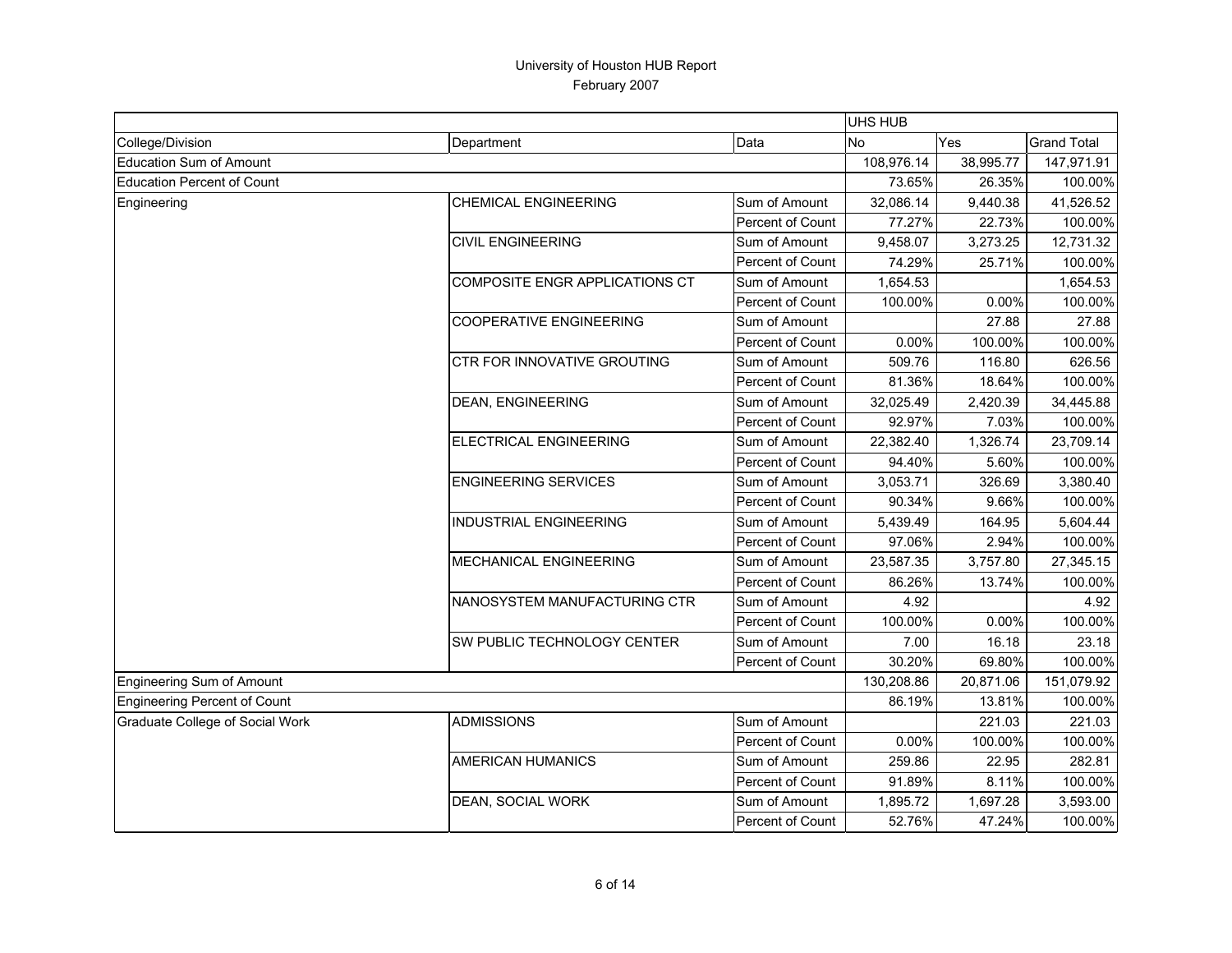|                                                  |                                   |                  | UHS HUB   |           |                    |
|--------------------------------------------------|-----------------------------------|------------------|-----------|-----------|--------------------|
| College/Division                                 | Department                        | Data             | No        | Yes       | <b>Grand Total</b> |
| Graduate College of Social Work                  | <b>FIELD OFFICE</b>               | Sum of Amount    | 793.50    | 69.44     | 862.94             |
|                                                  |                                   | Percent of Count | 91.95%    | 8.05%     | 100.00%            |
|                                                  | <b>LEADERSHIP &amp; CHANGE</b>    | Sum of Amount    | 5,000.00  | 164.42    | 5,164.42           |
|                                                  |                                   | Percent of Count | 96.82%    | 3.18%     | 100.00%            |
|                                                  | <b>OCP</b>                        | Sum of Amount    | 8,066.74  | 12,258.80 | 20,325.54          |
|                                                  |                                   | Percent of Count | 39.69%    | 60.31%    | 100.00%            |
|                                                  | <b>ODSPR</b>                      | Sum of Amount    | 156.40    | 420.86    | 577.26             |
|                                                  |                                   | Percent of Count | 27.09%    | 72.91%    | 100.00%            |
| Graduate College of Social Work Sum of Amount    |                                   |                  | 16,172.22 | 14,854.78 | 31,027.00          |
| Graduate College of Social Work Percent of Count |                                   |                  | 52.12%    | 47.88%    | 100.00%            |
| <b>Honors College</b>                            | <b>DEAN, HONORS COLLEGE</b>       | Sum of Amount    | 2,783.48  | 1,202.68  | 3,986.16           |
|                                                  |                                   | Percent of Count | 69.83%    | 30.17%    | 100.00%            |
|                                                  | <b>HOUSTON TEACHERS INSTITUTE</b> | Sum of Amount    | 3,658.25  | 275.98    | 3,934.23           |
|                                                  |                                   | Percent of Count | 92.99%    | 7.01%     | 100.00%            |
| Honors College Sum of Amount                     |                                   |                  | 6,441.73  | 1,478.66  | 7,920.39           |
| Honors College Percent of Count                  |                                   |                  | 81.33%    | 18.67%    | 100.00%            |
| Hotel and Restaurant Management                  | DEAN, HOTEL & RESTAURANT MANAG    | Sum of Amount    | 5,310.83  |           | 5,310.83           |
|                                                  |                                   | Percent of Count | 100.00%   | 0.00%     | 100.00%            |
|                                                  | HOTEL AND RESTAURANT MANAGEMEN    | Sum of Amount    | 38,461.08 | 7,855.00  | 46,316.08          |
|                                                  |                                   | Percent of Count | 83.04%    | 16.96%    | 100.00%            |
| Hotel and Restaurant Management Sum of Amount    |                                   |                  | 43,771.91 | 7,855.00  | 51,626.91          |
| Hotel and Restaurant Management Percent of Count |                                   |                  | 84.79%    | 15.21%    | 100.00%            |
| <b>Law Center</b>                                | DEAN, LAW                         | Sum of Amount    | 54,204.57 | 6,356.59  | 60,561.16          |
|                                                  |                                   | Percent of Count | 89.50%    | 10.50%    | 100.00%            |
|                                                  | LAW INFORMATION TECHNOLOGY        | Sum of Amount    | 6,963.05  |           | 6,963.05           |
|                                                  |                                   | Percent of Count | 100.00%   | 0.00%     | 100.00%            |
|                                                  | <b>LAW LIBRARY</b>                | Sum of Amount    | 15,098.35 | 152.99    | 15,251.34          |
|                                                  |                                   | Percent of Count | 99.00%    | 1.00%     | 100.00%            |
| Law Center Sum of Amount                         |                                   |                  | 76,265.97 | 6,509.58  | 82,775.55          |
| Law Center Percent of Count                      |                                   |                  | 92.14%    | 7.86%     | 100.00%            |
| Liberal Arts and Social Sciences                 | <b>AEROSPACE STUDIES</b>          | Sum of Amount    |           | 173.99    | 173.99             |
|                                                  |                                   | Percent of Count | 0.00%     | 100.00%   | 100.00%            |
|                                                  | AFRICAN-AMERICAN STUDIES          | Sum of Amount    | 1,662.14  | 1,301.46  | 2,963.60           |
|                                                  |                                   | Percent of Count | 56.09%    | 43.91%    | 100.00%            |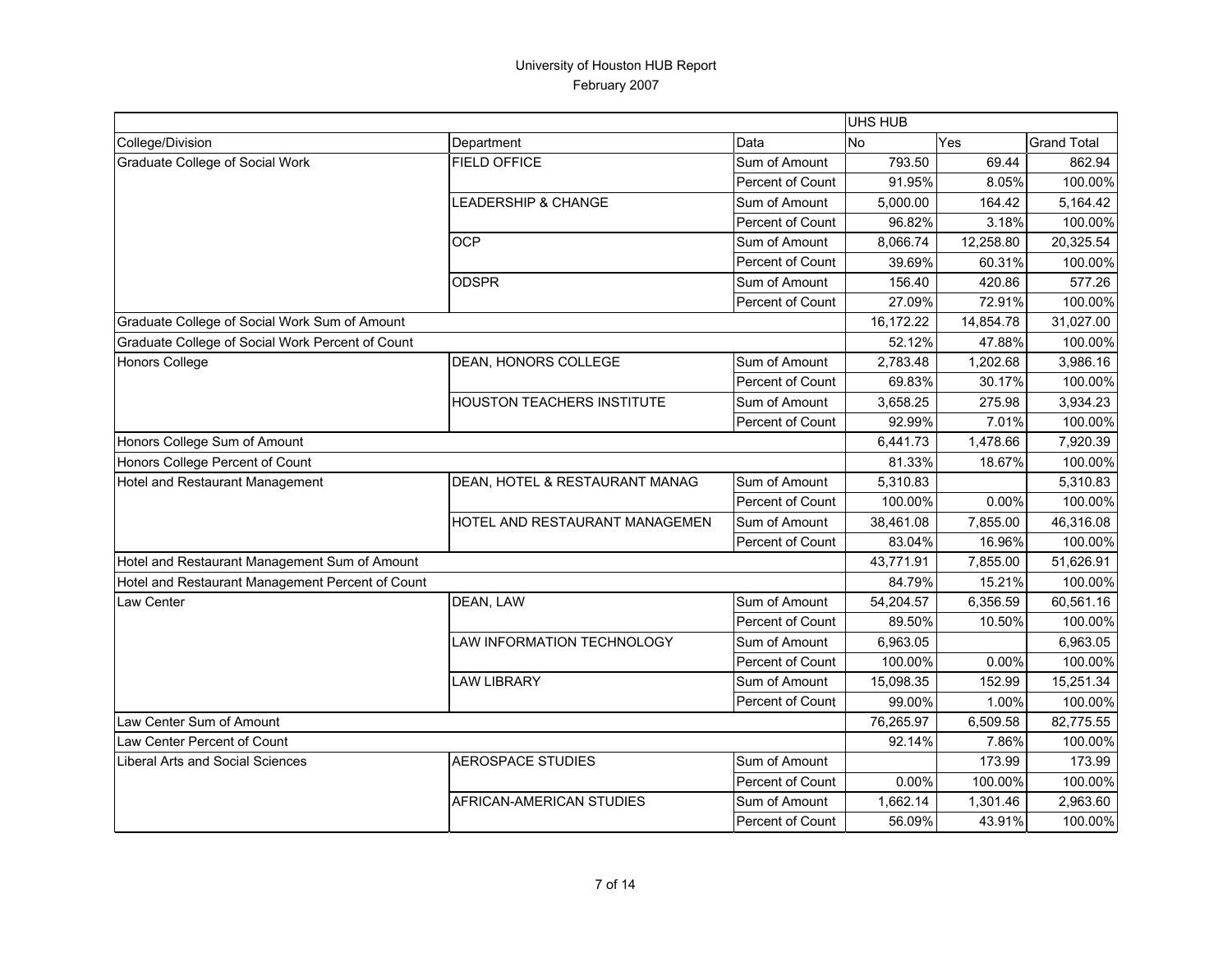|                                  |                                 |                         | UHS HUB   |          |                    |
|----------------------------------|---------------------------------|-------------------------|-----------|----------|--------------------|
| College/Division                 | Department                      | Data                    | No        | Yes      | <b>Grand Total</b> |
| Liberal Arts and Social Sciences | <b>ART</b>                      | Sum of Amount           | 12,920.64 | 1,173.93 | 14,094.57          |
|                                  |                                 | Percent of Count        | 91.67%    | 8.33%    | 100.00%            |
|                                  | <b>ARTE PUBLICO</b>             | Sum of Amount           | 35,485.72 | 72.25    | 35,557.97          |
|                                  |                                 | Percent of Count        | 99.80%    | 0.20%    | 100.00%            |
|                                  | <b>BAND</b>                     | Sum of Amount           | 17,086.39 |          | 17,086.39          |
|                                  |                                 | Percent of Count        | 100.00%   | 0.00%    | 100.00%            |
|                                  | <b>BLAFFER GALLERY</b>          | Sum of Amount           | 22,271.87 | 760.36   | 23,032.23          |
|                                  |                                 | Percent of Count        | 96.70%    | 3.30%    | 100.00%            |
|                                  | CENTER FOR PUBLIC POLICY        | Sum of Amount           | 3,767.35  | 545.67   | 4,313.02           |
|                                  |                                 | <b>Percent of Count</b> | 87.35%    | 12.65%   | 100.00%            |
|                                  | <b>COMMUNICATION</b>            | Sum of Amount           | 37,016.14 | 224.83   | 37,240.97          |
|                                  |                                 | Percent of Count        | 99.40%    | 0.60%    | 100.00%            |
|                                  | <b>COMMUNICATIONS DISORDERS</b> | Sum of Amount           | 6,304.31  | 80.52    | 6,384.83           |
|                                  |                                 | Percent of Count        | 98.74%    | 1.26%    | 100.00%            |
|                                  | DEAN, LIBERAL ARTS & SOC SCI    | Sum of Amount           | 7,212.38  | 761.12   | 7,973.50           |
|                                  |                                 | Percent of Count        | 90.45%    | 9.55%    | 100.00%            |
|                                  | <b>ECONOMICS</b>                | Sum of Amount           | 3,387.57  | 3,048.67 | 6,436.24           |
|                                  |                                 | Percent of Count        | 52.63%    | 47.37%   | 100.00%            |
|                                  | <b>ENGLISH</b>                  | Sum of Amount           | 17,333.01 | 7,648.12 | 24,981.13          |
|                                  |                                 | Percent of Count        | 69.38%    | 30.62%   | 100.00%            |
|                                  | <b>HISTORY</b>                  | Sum of Amount           | 16,031.40 | 1,142.19 | 17,173.59          |
|                                  |                                 | Percent of Count        | 93.35%    | 6.65%    | 100.00%            |
|                                  | <b>MEXICAN-AMERICAN STUDIES</b> | Sum of Amount           | 2,282.25  | 1,388.60 | 3,670.85           |
|                                  |                                 | Percent of Count        | 62.17%    | 37.83%   | 100.00%            |
|                                  | <b>MILITARY SCIENCE</b>         | Sum of Amount           | 54.09     |          | 54.09              |
|                                  |                                 | Percent of Count        | 100.00%   | 0.00%    | 100.00%            |
|                                  | MODERN AND CLASSICAL LANGUAGES  | Sum of Amount           | 2,036.98  | 935.99   | 2,972.97           |
|                                  |                                 | Percent of Count        | 68.52%    | 31.48%   | 100.00%            |
|                                  | <b>MUSIC</b>                    | Sum of Amount           | 56,990.72 | 5,856.18 | 62,846.90          |
|                                  |                                 | Percent of Count        | 90.68%    | 9.32%    | 100.00%            |
|                                  | PHILOSOPHY                      | Sum of Amount           | 1,240.04  | 85.97    | 1,326.01           |
|                                  |                                 | Percent of Count        | 93.52%    | 6.48%    | 100.00%            |
|                                  | POLITICAL SCIENCE               | Sum of Amount           | 11,406.17 | 2,769.70 | 14,175.87          |
|                                  |                                 | Percent of Count        | 80.46%    | 19.54%   | 100.00%            |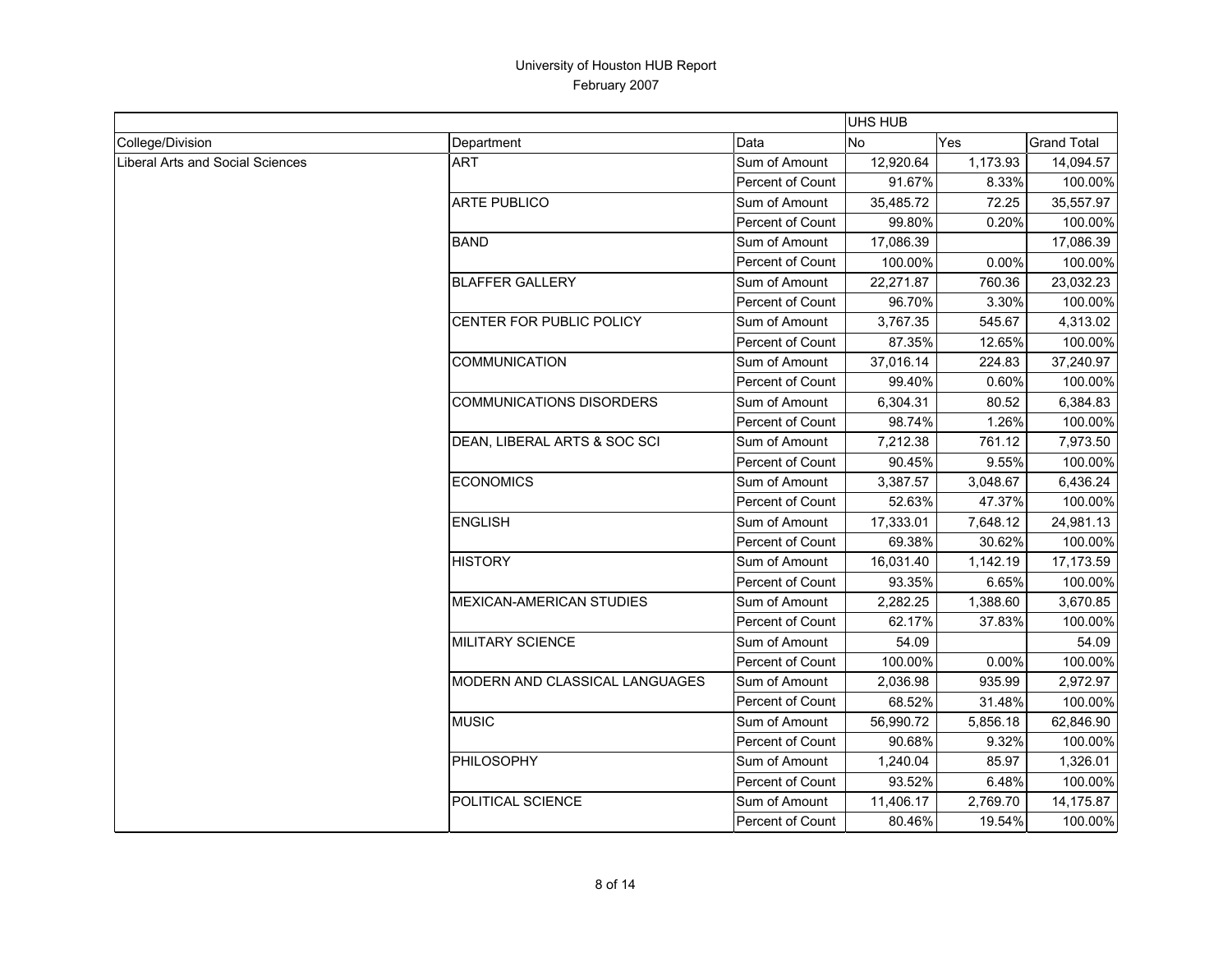|                                                   |                                          |                         | UHS HUB    |           |                    |
|---------------------------------------------------|------------------------------------------|-------------------------|------------|-----------|--------------------|
| College/Division                                  | Department                               | Data                    | No         | Yes       | <b>Grand Total</b> |
| <b>Liberal Arts and Social Sciences</b>           | <b>PSYCHOLOGY</b>                        | Sum of Amount           | 18,751.70  | 5,597.40  | 24,349.10          |
|                                                   |                                          | Percent of Count        | 77.01%     | 22.99%    | 100.00%            |
|                                                   | <b>RELIGIOUS STUDIES</b>                 | Sum of Amount           |            | 62.60     | 62.60              |
|                                                   |                                          | Percent of Count        | 0.00%      | 100.00%   | 100.00%            |
|                                                   | SOCIOLOGY                                | Sum of Amount           | 6,098.35   | 7,374.89  | 13,473.24          |
|                                                   |                                          | Percent of Count        | 45.26%     | 54.74%    | 100.00%            |
|                                                   | <b>THEATRE</b>                           | Sum of Amount           | 16,916.50  | 1,248.50  | 18,165.00          |
|                                                   |                                          | Percent of Count        | 93.13%     | 6.87%     | 100.00%            |
|                                                   | <b>WOMEN'S STUDIES PROGRAM</b>           | Sum of Amount           | 1,609.22   | 1,613.06  | 3,222.28           |
|                                                   |                                          | Percent of Count        | 49.94%     | 50.06%    | 100.00%            |
|                                                   | <b>WRITING CENTER</b>                    | Sum of Amount           | 1,109.54   | 756.62    | 1,866.16           |
|                                                   |                                          | Percent of Count        | 59.46%     | 40.54%    | 100.00%            |
| Liberal Arts and Social Sciences Sum of Amount    |                                          |                         | 298,974.48 | 44,622.62 | 343,597.10         |
| Liberal Arts and Social Sciences Percent of Count |                                          |                         | 87.01%     | 12.99%    | 100.00%            |
| Library                                           | UNIVERSITY LIBRARIES                     | Sum of Amount           | 296,178.89 | 79,368.85 | 375,547.74         |
|                                                   |                                          | Percent of Count        | 78.87%     | 21.13%    | 100.00%            |
| Library Sum of Amount                             |                                          |                         | 296,178.89 | 79,368.85 | 375,547.74         |
| Library Percent of Count                          |                                          |                         | 78.87%     | 21.13%    | 100.00%            |
| Natural Science and Mathematics                   | <b>BIOCHEM &amp; BIOPHYS SCIENCE-OLD</b> | Sum of Amount           | 477.50     |           | 477.50             |
|                                                   |                                          | Percent of Count        | 100.00%    | 0.00%     | 100.00%            |
|                                                   | <b>BIOLOGY &amp; BIOCHEMISTRY</b>        | Sum of Amount           | 62,461.11  | 4,525.31  | 66,986.42          |
|                                                   |                                          | <b>Percent of Count</b> | 93.24%     | 6.76%     | 100.00%            |
|                                                   | <b>CAGE INSTITUTE</b>                    | Sum of Amount           | 1,897.70   | 186.38    | 2,084.08           |
|                                                   |                                          | Percent of Count        | 91.06%     | 8.94%     | 100.00%            |
|                                                   | <b>CHEMISTRY</b>                         | Sum of Amount           | 45,210.97  | 3,635.33  | 48,846.30          |
|                                                   |                                          | Percent of Count        | 92.56%     | 7.44%     | 100.00%            |
|                                                   | <b>COMPUTER SCIENCE</b>                  | Sum of Amount           | 95,151.42  | 17,129.07 | 112,280.49         |
|                                                   |                                          | Percent of Count        | 84.74%     | 15.26%    | 100.00%            |
|                                                   | DEAN, NATURAL SCIENCE & MATHE            | Sum of Amount           | 49,010.48  | 12,476.98 | 61,487.46          |
|                                                   |                                          | Percent of Count        | 79.71%     | 20.29%    | 100.00%            |
|                                                   | <b>GEOLOGY</b>                           | Sum of Amount           | 112,577.30 | 3,808.42  | 116,385.72         |
|                                                   |                                          | Percent of Count        | 96.73%     | 3.27%     | 100.00%            |
|                                                   | <b>IMAQS</b>                             | Sum of Amount           | 32,213.09  |           | 32,213.09          |
|                                                   |                                          | Percent of Count        | 100.00%    | 0.00%     | 100.00%            |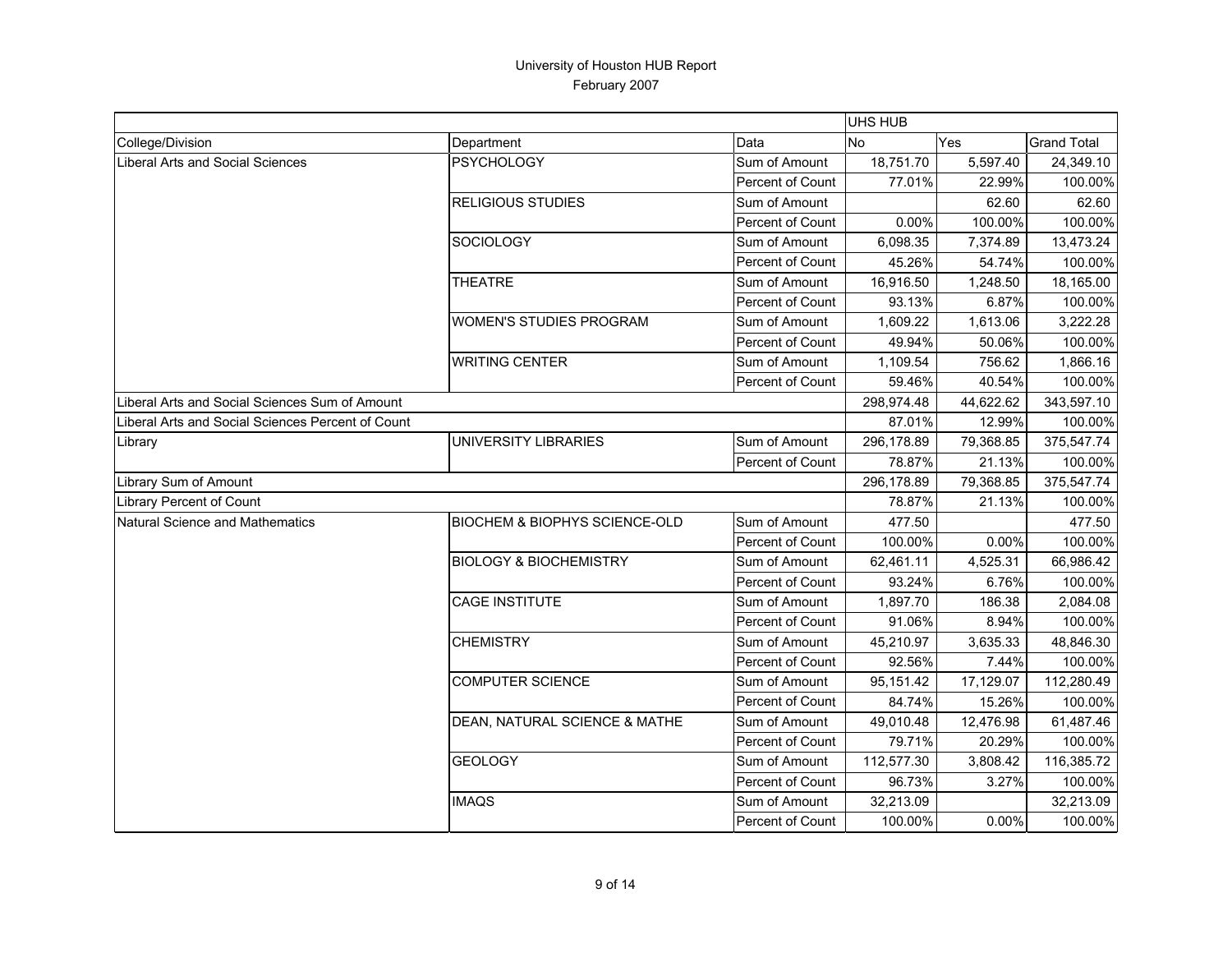|                                                  |                                |                  | <b>UHS HUB</b> |           |                    |
|--------------------------------------------------|--------------------------------|------------------|----------------|-----------|--------------------|
| College/Division                                 | Department                     | Data             | No             | Yes       | <b>Grand Total</b> |
| Natural Science and Mathematics                  | INST FOR THEORETICAL & ENG SCI | Sum of Amount    | 262.33         |           | 262.33             |
|                                                  |                                | Percent of Count | 100.00%        | 0.00%     | 100.00%            |
|                                                  | <b>MATHEMATICS</b>             | Sum of Amount    | 16,437.03      | 9,476.19  | 25,913.22          |
|                                                  |                                | Percent of Count | 63.43%         | 36.57%    | 100.00%            |
|                                                  | <b>PHYSICS</b>                 | Sum of Amount    | 18,862.26      | 1.097.47  | 19,959.73          |
|                                                  |                                | Percent of Count | 94.50%         | 5.50%     | 100.00%            |
| Natural Science and Mathematics Sum of Amount    |                                |                  | 434,561.19     | 52,335.15 | 486,896.34         |
| Natural Science and Mathematics Percent of Count |                                |                  | 89.25%         | 10.75%    | 100.00%            |
| Optometry                                        | DEAN, OPTOMETRY                | Sum of Amount    | 60,208.51      | 8,610.98  | 68,819.49          |
|                                                  |                                | Percent of Count | 87.49%         | 12.51%    | 100.00%            |
|                                                  | OPT VISION SCIENCES            | Sum of Amount    | 15,171.67      |           | 15,171.67          |
|                                                  |                                | Percent of Count | 100.00%        | 0.00%     | 100.00%            |
|                                                  | <b>OPTOMETRY CLINIC</b>        | Sum of Amount    | 24,421.87      | 908.57    | 25,330.44          |
|                                                  |                                | Percent of Count | 96.41%         | 3.59%     | 100.00%            |
| Optometry Sum of Amount                          |                                |                  | 99,802.05      | 9,519.55  | 109,321.60         |
| Optometry Percent of Count                       |                                |                  | 91.29%         | 8.71%     | 100.00%            |
| Pharmacy                                         | CLINICAL PHARMACY & ADMINISTRA | Sum of Amount    | 17,668.81      |           | 17,668.81          |
|                                                  |                                | Percent of Count | 100.00%        | 0.00%     | 100.00%            |
|                                                  | <b>DEAN, PHARMACY</b>          | Sum of Amount    | 18,342.07      | 10,131.52 | 28,473.59          |
|                                                  |                                | Percent of Count | 64.42%         | 35.58%    | 100.00%            |
|                                                  | INSTITUTE FOR DRUG EDUCATION   | Sum of Amount    | 1,178.76       |           | 1,178.76           |
|                                                  |                                | Percent of Count | 100.00%        | 0.00%     | 100.00%            |
|                                                  | PHARMACOLOGICAL & PHARMACEUTIC | Sum of Amount    | 23,830.73      |           | 23,830.73          |
|                                                  |                                | Percent of Count | 100.00%        | 0.00%     | 100.00%            |
| Pharmacy Sum of Amount                           |                                |                  | 61,020.37      | 10,131.52 | 71,151.89          |
| Pharmacy Percent of Count                        |                                |                  | 85.76%         | 14.24%    | 100.00%            |
| President                                        | <b>AFFIRMATIVE ACTION</b>      | Sum of Amount    | 313.09         | 59.98     | 373.07             |
|                                                  |                                | Percent of Count | 83.92%         | 16.08%    | 100.00%            |
|                                                  | OFFICE OF SPECIAL EVENTS       | Sum of Amount    | 9,090.33       | 29.99     | 9,120.32           |
|                                                  |                                | Percent of Count | 99.67%         | 0.33%     | 100.00%            |
|                                                  | <b>PRESIDENT</b>               | Sum of Amount    | 7,803.15       | 2,224.30  | 10,027.45          |
|                                                  |                                | Percent of Count | 77.82%         | 22.18%    | 100.00%            |
| President Sum of Amount                          |                                |                  | 17,206.57      | 2,314.27  | 19,520.84          |
| President Percent of Count                       |                                |                  | 88.14%         | 11.86%    | 100.00%            |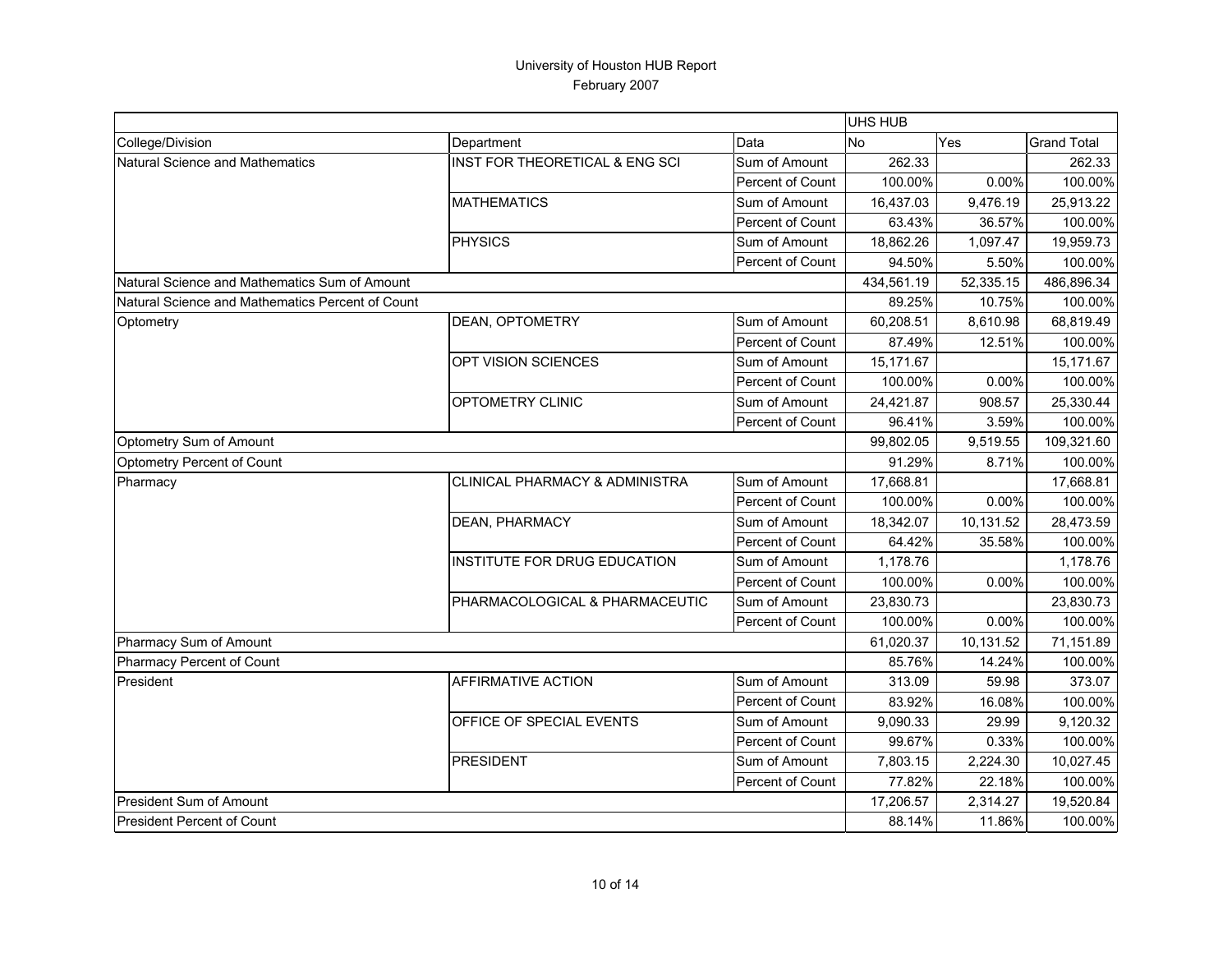|                  |                                       |                         | <b>UHS HUB</b> |           |                    |
|------------------|---------------------------------------|-------------------------|----------------|-----------|--------------------|
| College/Division | Department                            | Data                    | No             | Yes       | <b>Grand Total</b> |
| Research         | ANIMAL CARE OPERATIONS                | Sum of Amount           | 12,655.24      | 4,012.88  | 16,668.12          |
|                  |                                       | Percent of Count        | 75.92%         | 24.08%    | 100.00%            |
|                  | CENTER FOR ADVANCED MATERIALS         | Sum of Amount           | 8,781.52       |           | 8,781.52           |
|                  |                                       | Percent of Count        | 100.00%        | 0.00%     | 100.00%            |
|                  | <b>CMC</b>                            | Sum of Amount           | 636.16         |           | 636.16             |
|                  |                                       | Percent of Count        | 100.00%        | 0.00%     | 100.00%            |
|                  | ENVIRONMENTAL INSTIT-HOUSTON          | Sum of Amount           |                | 119.96    | 119.96             |
|                  |                                       | Percent of Count        | 0.00%          | 100.00%   | 100.00%            |
|                  | <b>GRANTS AND CONTRACTS</b>           | Sum of Amount           | 3,426.44       |           | 3,426.44           |
|                  |                                       | Percent of Count        | 100.00%        | 0.00%     | 100.00%            |
|                  | <b>HOUSTON COASTAL CENTER</b>         | Sum of Amount           | 41.98          |           | 41.98              |
|                  |                                       | <b>Percent of Count</b> | 100.00%        | 0.00%     | 100.00%            |
|                  | <b>INSTITUTE FOR MOLECULAR DESIGN</b> | Sum of Amount           | 14,155.30      | 228.36    | 14,383.66          |
|                  |                                       | Percent of Count        | 98.41%         | 1.59%     | 100.00%            |
|                  | OFFICE OF TECHNOLOGY MANAGEMEN        | Sum of Amount           | 131,619.03     |           | 131,619.03         |
|                  |                                       | <b>Percent of Count</b> | 100.00%        | 0.00%     | 100.00%            |
|                  | <b>RESEARCH</b>                       | Sum of Amount           | 10,361.48      | 4,932.53  | 15,294.01          |
|                  |                                       | Percent of Count        | 67.75%         | 32.25%    | 100.00%            |
|                  | <b>RESEARCH FINANCIAL SERVICES</b>    | Sum of Amount           | 38.68          | 31.85     | 70.53              |
|                  |                                       | <b>Percent of Count</b> | 54.84%         | 45.16%    | 100.00%            |
|                  | <b>RESEARCH INFORMATION CENTER</b>    | Sum of Amount           | 12,081.05      |           | 12,081.05          |
|                  |                                       | Percent of Count        | 100.00%        | 0.00%     | 100.00%            |
|                  | RESEARCH POLICIES/COMP/COMMITT        | Sum of Amount           | 226.43         |           | 226.43             |
|                  |                                       | <b>Percent of Count</b> | 100.00%        | 0.00%     | 100.00%            |
|                  | SPACE VACUUM EPITAXY CENTER           | Sum of Amount           | 2,524.24       |           | 2,524.24           |
|                  |                                       | Percent of Count        | 100.00%        | 0.00%     | 100.00%            |
|                  | SUPER CONDUCT & ADV MATERIALS         | Sum of Amount           | (579.31)       |           | (579.31)           |
|                  |                                       | <b>Percent of Count</b> | 100.00%        | 0.00%     | 100.00%            |
|                  | <b>TCSUH</b>                          | Sum of Amount           | 180,628.34     | 2,389.89  | 183,018.23         |
|                  |                                       | Percent of Count        | 98.69%         | 1.31%     | 100.00%            |
|                  | <b>TIMES</b>                          | Sum of Amount           | 169,074.80     | 13,270.21 | 182,345.01         |
|                  |                                       | Percent of Count        | 92.72%         | 7.28%     | 100.00%            |
|                  | TX LEARNING/COMPUTATIONAL CTR         | Sum of Amount           | 31,565.55      | 6,824.53  | 38,390.08          |
|                  |                                       | Percent of Count        | 82.22%         | 17.78%    | 100.00%            |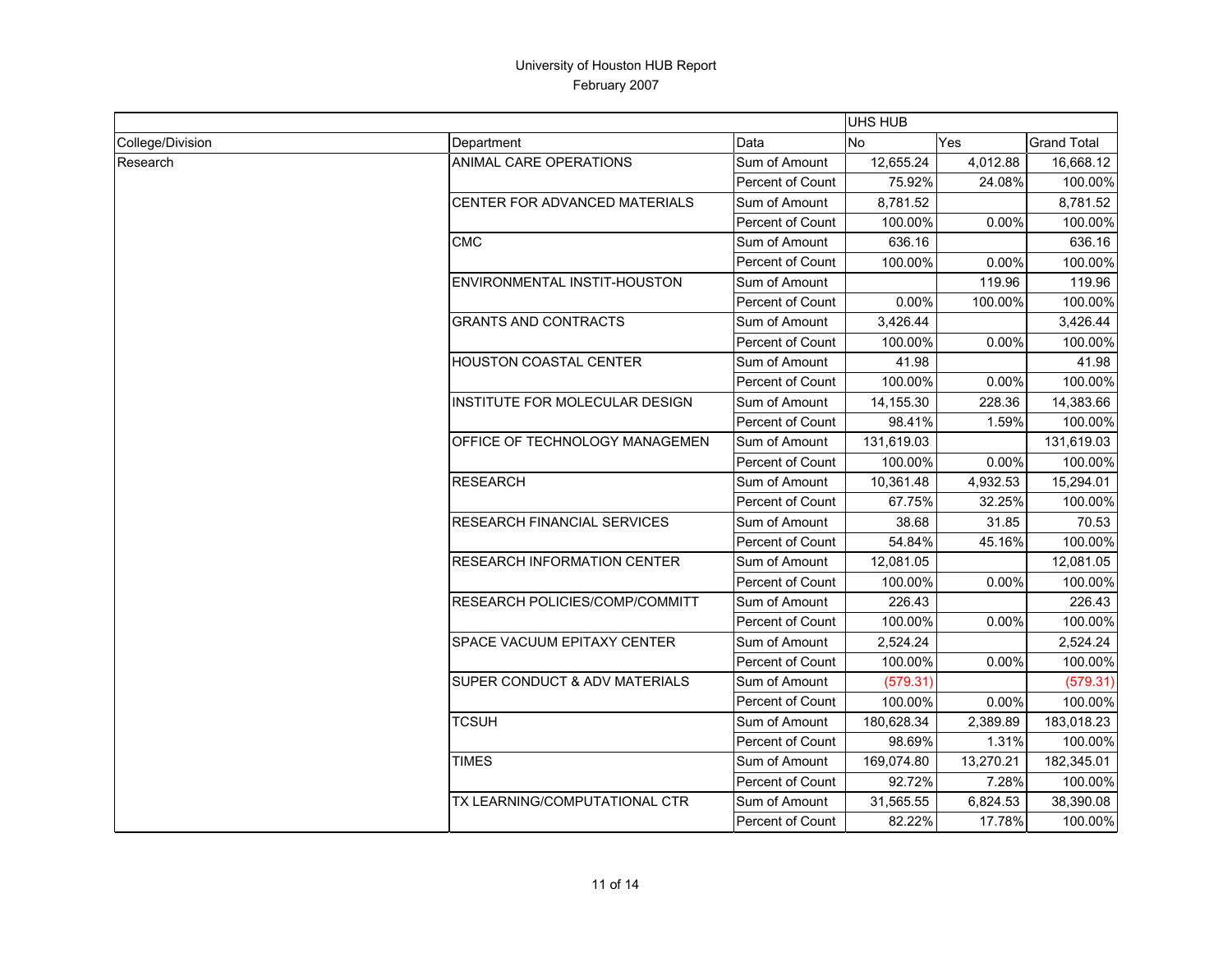|                               |                                       |                         | <b>UHS HUB</b> |           |                    |
|-------------------------------|---------------------------------------|-------------------------|----------------|-----------|--------------------|
| College/Division              | Department                            | Data                    | No             | Yes       | <b>Grand Total</b> |
| <b>Research Sum of Amount</b> |                                       |                         | 577,236.93     | 31,810.21 | 609,047.14         |
| Research Percent of Count     |                                       |                         | 94.78%         | 5.22%     | 100.00%            |
| <b>Student Affairs</b>        | <b>CAMPUS ACTIVITIES</b>              | Sum of Amount           | 15,947.76      | 714.34    | 16,662.10          |
|                               |                                       | Percent of Count        | 95.71%         | 4.29%     | 100.00%            |
|                               | <b>CAMPUS RECREATION</b>              | Sum of Amount           | 38,559.25      | 12,125.50 | 50,684.75          |
|                               |                                       | <b>Percent of Count</b> | 76.08%         | 23.92%    | 100.00%            |
|                               | <b>CENTER FOR STUDENTS W/DISABILI</b> | Sum of Amount           | 26,586.24      |           | 26,586.24          |
|                               |                                       | <b>Percent of Count</b> | 100.00%        | 0.00%     | 100.00%            |
|                               | CHILD CARE CENTER                     | Sum of Amount           | 5,576.86       | 1,801.87  | 7,378.73           |
|                               |                                       | <b>Percent of Count</b> | 75.58%         | 24.42%    | 100.00%            |
|                               | COUNSELING AND PSYCH SVCS             | Sum of Amount           | 882.95         | 707.55    | 1,590.50           |
|                               |                                       | <b>Percent of Count</b> | 55.51%         | 44.49%    | 100.00%            |
|                               | <b>DEAN OF STUDENTS</b>               | Sum of Amount           | 4,262.25       |           | 4,262.25           |
|                               |                                       | Percent of Count        | 100.00%        | 0.00%     | 100.00%            |
|                               | INT'L STUDENT & SCHOLAR SERVIC        | Sum of Amount           | 3,547.57       | 112.00    | 3,659.57           |
|                               |                                       | <b>Percent of Count</b> | 96.94%         | 3.06%     | 100.00%            |
|                               | LEARNING AND ASSESSMENT SVCS          | Sum of Amount           | 98.95          | 144.54    | 243.49             |
|                               |                                       | Percent of Count        | 40.64%         | 59.36%    | 100.00%            |
|                               | LEARNING SUPPORT SERVICES             | Sum of Amount           | 2,116.39       |           | 2,116.39           |
|                               |                                       | <b>Percent of Count</b> | 100.00%        | 0.00%     | 100.00%            |
|                               | <b>RELIGION CENTER</b>                | Sum of Amount           | 403.95         |           | 403.95             |
|                               |                                       | <b>Percent of Count</b> | 100.00%        | 0.00%     | 100.00%            |
|                               | <b>RESIDENTIAL LIFE &amp; HOUSING</b> | Sum of Amount           | 70,425.27      | 7,387.87  | 77,813.14          |
|                               |                                       | <b>Percent of Count</b> | 90.51%         | 9.49%     | 100.00%            |
|                               | <b>STUDENT AFFAIRS</b>                | Sum of Amount           | 1,566.45       | 6,171.48  | 7,737.93           |
|                               |                                       | <b>Percent of Count</b> | 20.24%         | 79.76%    | 100.00%            |
|                               | <b>STUDENT HEALTH CENTER</b>          | Sum of Amount           | 20,020.29      | 3,988.16  | 24,008.45          |
|                               |                                       | Percent of Count        | 83.39%         | 16.61%    | 100.00%            |
|                               | <b>STUDENT PUBLICATIONS</b>           | Sum of Amount           | 1,103.84       | 3,498.23  | 4,602.07           |
|                               |                                       | Percent of Count        | 23.99%         | 76.01%    | 100.00%            |
|                               | UNIVERSITY CAREER SERVICES            | Sum of Amount           | 3,235.21       | 5,999.71  | 9,234.92           |
|                               |                                       | Percent of Count        | 35.03%         | 64.97%    | 100.00%            |
|                               | UNIVERSITY CENTER                     | Sum of Amount           | 32,139.86      | 17,258.38 | 49,398.24          |
|                               |                                       | Percent of Count        | 65.06%         | 34.94%    | 100.00%            |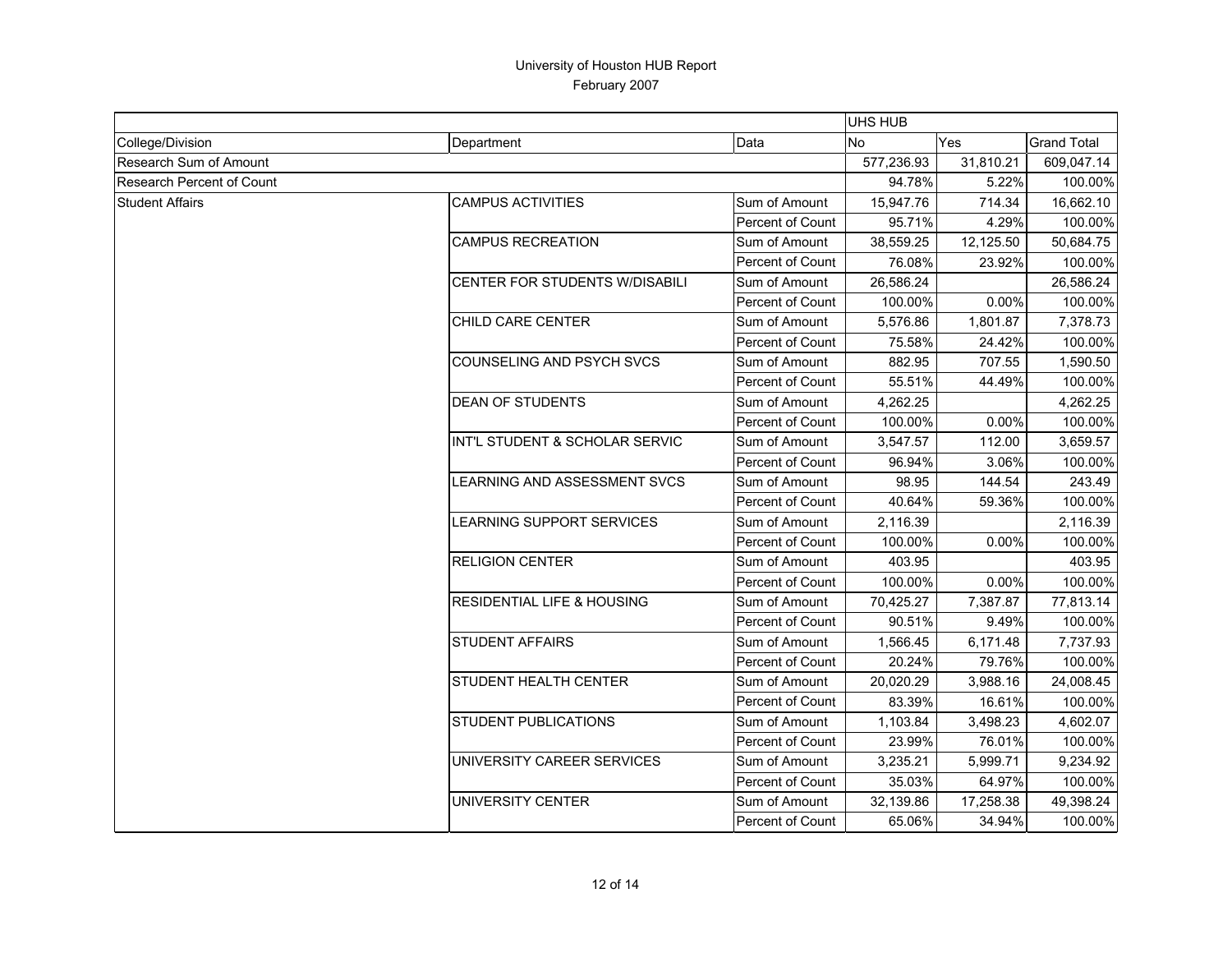|                                         |                                         |                  | <b>UHS HUB</b> |           |                    |
|-----------------------------------------|-----------------------------------------|------------------|----------------|-----------|--------------------|
| College/Division                        | Department                              | Data             | No             | Yes       | <b>Grand Total</b> |
| <b>Student Affairs</b>                  | UNIVERSITY TESTING SERVICES             | Sum of Amount    | 12,969.80      |           | 12,969.80          |
|                                         |                                         | Percent of Count | 100.00%        | 0.00%     | 100.00%            |
|                                         | <b>URBAN EXPERIENCE VPSA</b>            | Sum of Amount    | 42.50          |           | 42.50              |
|                                         |                                         | Percent of Count | 100.00%        | 0.00%     | 100.00%            |
|                                         | <b>VETERAN SERVICES</b>                 | Sum of Amount    | 290.26         | 150.00    | 440.26             |
|                                         |                                         | Percent of Count | 65.93%         | 34.07%    | 100.00%            |
| Student Affairs Sum of Amount           |                                         |                  | 239,775.65     | 60,059.63 | 299,835.28         |
| <b>Student Affairs Percent of Count</b> |                                         |                  | 79.97%         | 20.03%    | 100.00%            |
| Technology                              | DEAN, TECHNOLOGY                        | Sum of Amount    | 33,609.23      | 8,933.14  | 42,542.37          |
|                                         |                                         | Percent of Count | 79.00%         | 21.00%    | 100.00%            |
|                                         | <b>ENGINEERING TECHNOLOGY</b>           | Sum of Amount    | 6,222.33       | 4,222.33  | 10,444.66          |
|                                         |                                         | Percent of Count | 59.57%         | 40.43%    | 100.00%            |
|                                         | HUMAN DEVELOP AND CONSUMER SCI          | Sum of Amount    | 13,585.88      | 134.10    | 13,719.98          |
|                                         |                                         | Percent of Count | 99.02%         | 0.98%     | 100.00%            |
|                                         | <b>INFORMATION &amp; LOGISTICS TECH</b> | Sum of Amount    | 15,635.44      | 2,488.53  | 18,123.97          |
|                                         |                                         | Percent of Count | 86.27%         | 13.73%    | 100.00%            |
|                                         | <b>TMAC</b>                             | Sum of Amount    | 2,800.04       | 462.27    | 3,262.31           |
|                                         |                                         | Percent of Count | 85.83%         | 14.17%    | 100.00%            |
| Technology Sum of Amount                |                                         |                  | 71,852.92      | 16,240.37 | 88,093.29          |
| <b>Technology Percent of Count</b>      |                                         |                  | 81.56%         | 18.44%    | 100.00%            |
| <b>University Advancement</b>           | ADVANCEMENT INFORMATION SVCS            | Sum of Amount    | 569.10         |           | 569.10             |
|                                         |                                         | Percent of Count | 100.00%        | 0.00%     | 100.00%            |
|                                         | <b>ANNUAL GIVING</b>                    | Sum of Amount    | 11,003.67      |           | 11,003.67          |
|                                         |                                         | Percent of Count | 100.00%        | 0.00%     | 100.00%            |
|                                         | <b>CREATIVE SERVICES</b>                | Sum of Amount    | 11,563.31      | 14,357.56 | 25,920.87          |
|                                         |                                         | Percent of Count | 44.61%         | 55.39%    | 100.00%            |
|                                         | <b>DEVELOPMENT</b>                      | Sum of Amount    | 3,553.13       | 5,151.92  | 8,705.05           |
|                                         |                                         | Percent of Count | 40.82%         | 59.18%    | 100.00%            |
|                                         | DEVELOPMENT RESEARCH                    | Sum of Amount    | 15,391.33      |           | 15,391.33          |
|                                         |                                         | Percent of Count | 100.00%        | 0.00%     | 100.00%            |
|                                         | <b>DONOR &amp; ALUMNI RECORDS</b>       | Sum of Amount    | 996.10         |           | 996.10             |
|                                         |                                         | Percent of Count | 100.00%        | 0.00%     | 100.00%            |
|                                         | <b>EXTERNAL COMMUNICATIONS</b>          | Sum of Amount    | 6,385.47       | 293.63    | 6,679.10           |
|                                         |                                         | Percent of Count | 95.60%         | 4.40%     | 100.00%            |